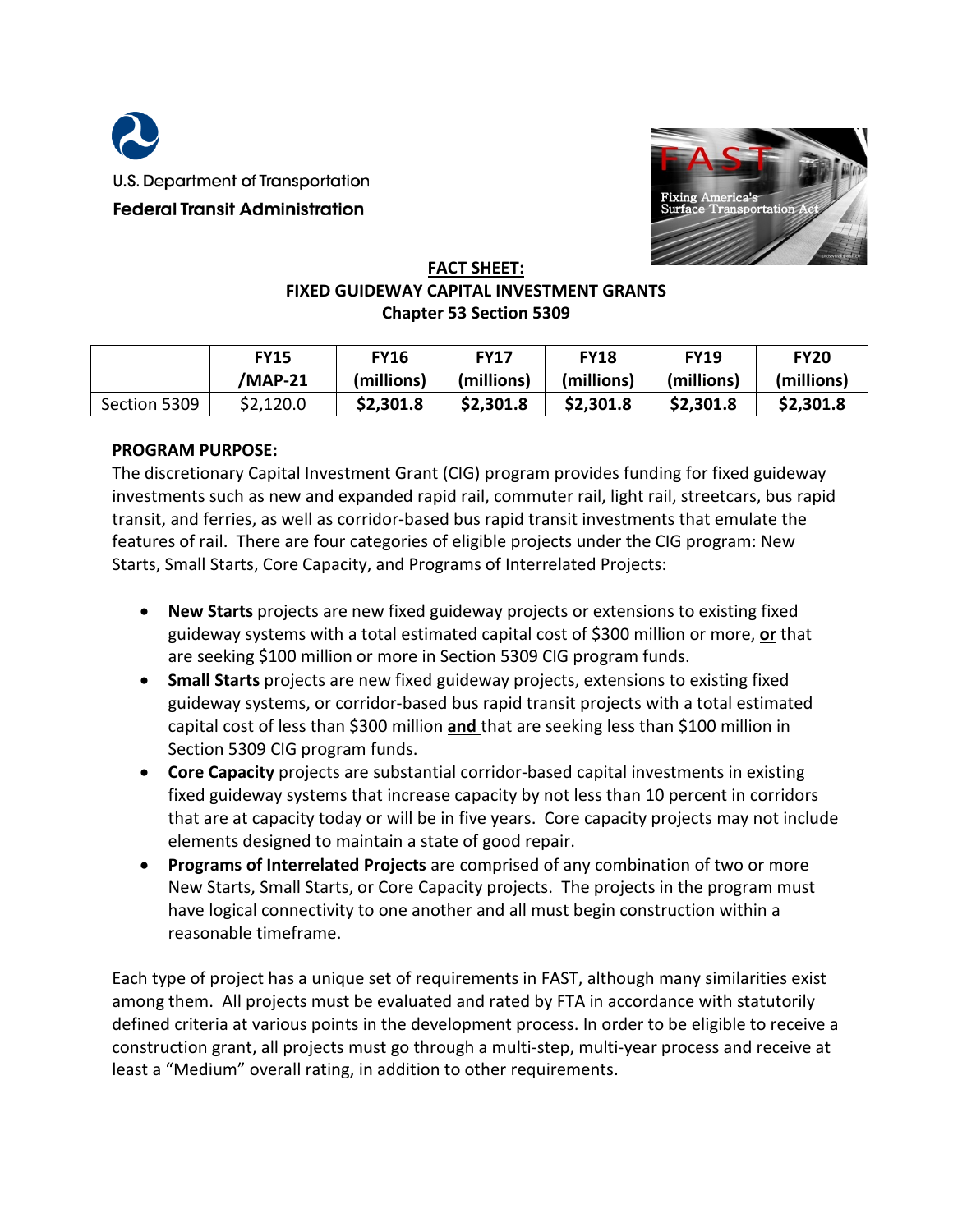#### **Statutory References:**

49 U.S.C. Section 5309 / FAST Section 3005

#### **Eligible Recipients:**

State and local government agencies, including transit agencies.

#### **What's Changed Regarding the Overall CIG Program?**

#### **Period of Funding Availability**

• Changes the period of funding availability for Section 5309 CIG funds from five years to four years.

#### **Project Eligibility**

• Allows joint public transportation and intercity passenger rail projects to qualify as New Starts or Core Capacity projects. Specifies a methodology for determining eligible project costs and project ratings for such joint projects.

#### **Evaluation and Rating Process**

• Removes language that would have required FTA to double count the land use and economic development criteria when developing an overall project rating.

#### **Programs of Interrelated Projects**

- Allows Small Starts projects to qualify.
- Clarifies the evaluation criteria to be used for Programs of Interrelated Projects.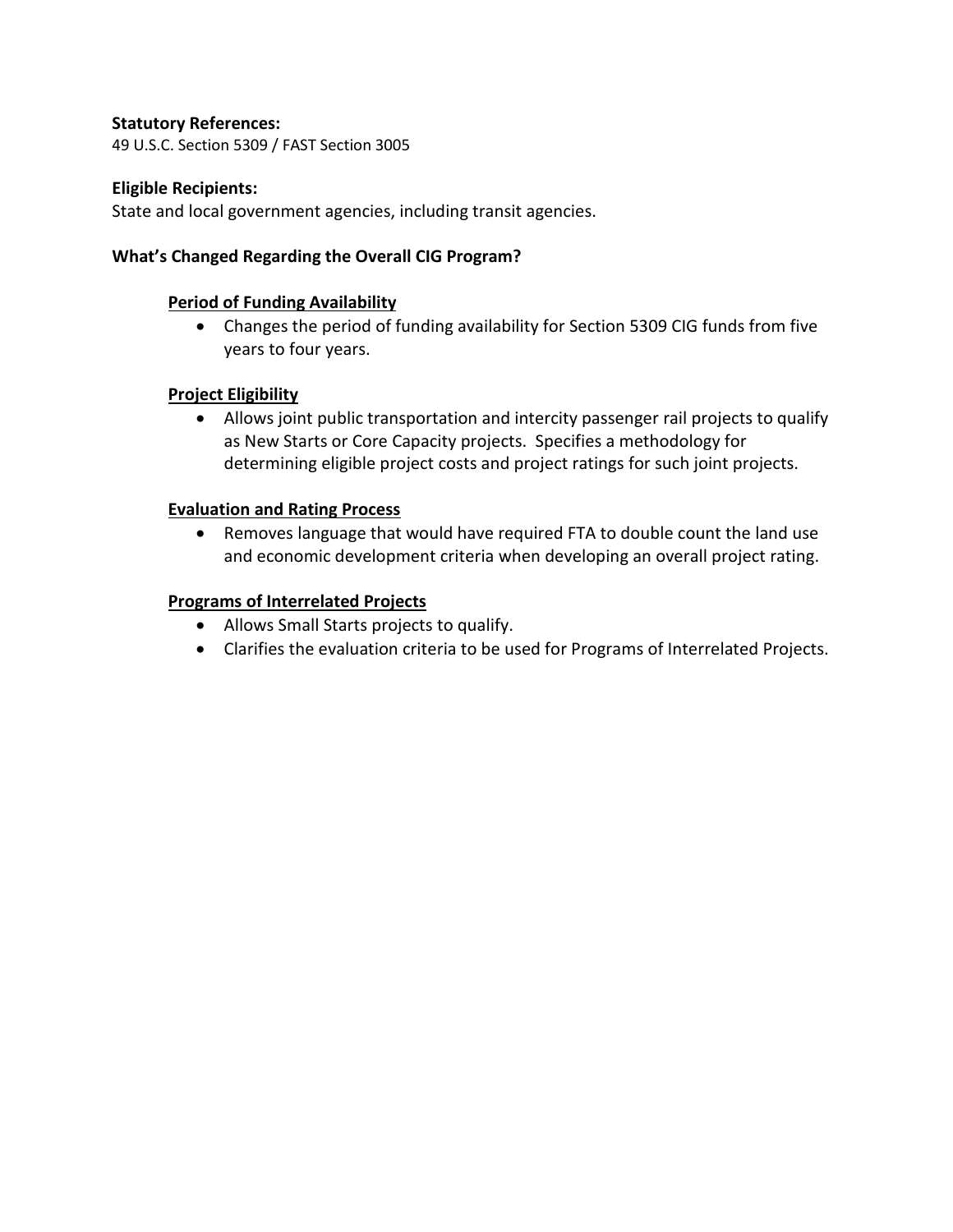# **Overview of FAST Provisions Related to New Starts Projects**

This discretionary program requires projects to proceed through a multi-step, multi-year process to be eligible for funding with FTA evaluation and rating required at various points in the process. The first step is called Project Development, the second Engineering, and the third a Full Funding Grant Agreement for construction.

## **Eligible Activities:**

Design and construction of new fixed-guideways or extensions to fixed guideways (projects that operate on a separate right-of-way exclusively for public transportation, or that include a rail or a catenary system).

# **What's Changed Regarding New Starts Projects?**

# **Total Cost and CIG Share Threshold**

• Because the FAST Act changes the total project cost and CIG share threshold for Small Starts projects, New Starts projects are now defined as projects with a total estimated capital cost of \$300 million or more, or that are seeking \$100 million or more in Section 5309 CIG program funds. The former thresholds under MAP-21 were \$250 million and \$75 million, respectively.

### **Calculation of Cost Effectiveness Evaluation Criterion**

• Specifies that for purposes of calculating the cost effectiveness of a New Starts project, FTA shall not deduct the cost of art and non-functional landscaping from the annualized capital cost calculation.

### **Maximum CIG Funding Share**

• FAST specifies that New Starts projects are limited to a maximum Section 5309 CIG program share of 60 percent. The maximum Federal contribution from all Federal sources to a New Starts project is 80 percent.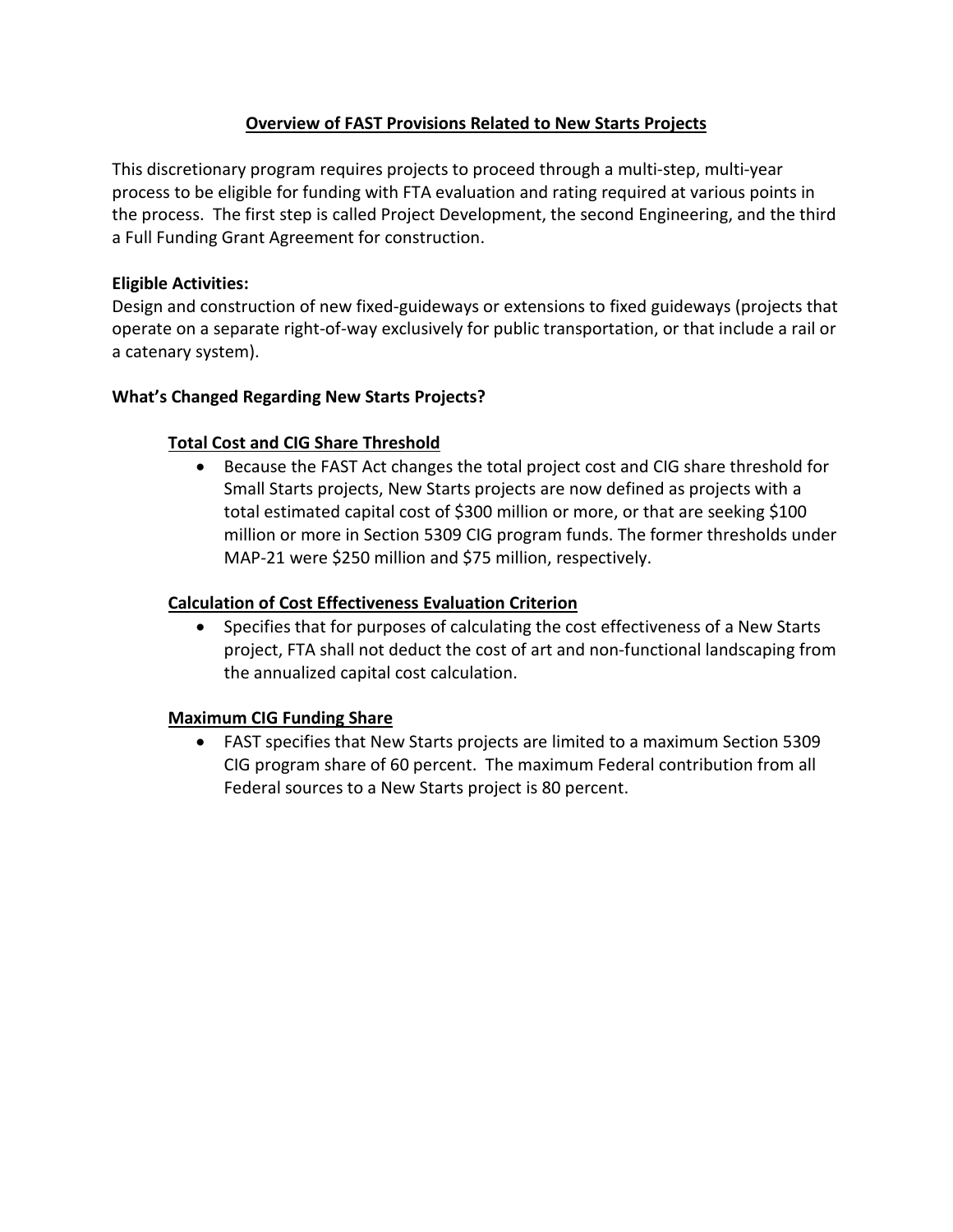# **Overview of FAST Provisions Related to Small Starts Projects**

This discretionary program requires projects to proceed through a multi-step, multi-year process to be eligible for funding with FTA evaluation and rating required at various points in the process. The first step is called Project Development and the second is a construction grant agreement.

## **Eligible Activities:**

- Design and construction of new fixed-guideways or extensions to fixed guideways (projects that operate on a separate right-of-way exclusively for public transportation, or that include a rail or a catenary system).
- Design and construction of corridor-based bus rapid transit projects operating in mixed traffic that represent a substantial investment in the corridor and emulate the features of rail.

### **What's Changed Regarding Small Starts Projects?**

### **Total Cost and CIG Share Threshold**

• FAST changes the total project cost and CIG share threshold for Small Starts projects. Small Starts projects must have a total estimated capital cost of less than \$300 million and must be seeking less than \$100 million in Section 5309 CIG program funds. The former thresholds under MAP-21 were \$250 million and \$75 million, respectively.

### **Definition of Corridor-Based Bus Rapid Transit**

• Changes the definition to eliminate the requirement to provide frequent, bidirectional service for a substantial part of weekend days.

### **Optional Early Rating**

• Adds a provision that Small Starts projects may seek an optional rating upon completion of the environmental review process.

### **Funding**

• Maximum CIG share is 80 percent. Total Federal funds may not exceed 80 percent.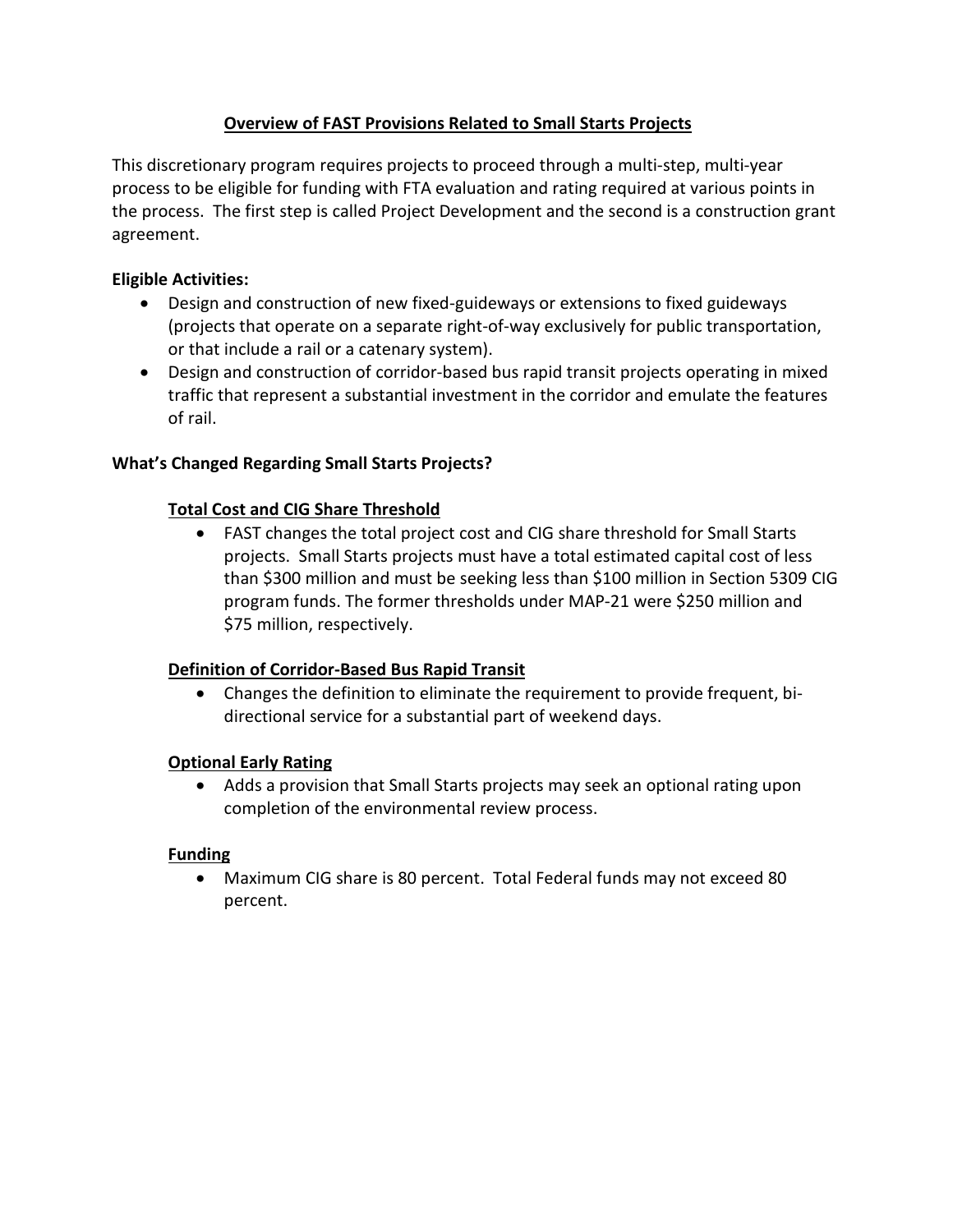## **Overview of FAST Provisions Related to Core Capacity Projects**

This discretionary program requires projects to proceed through a multi-step, multi-year process to be eligible for funding with FTA evaluation and rating required at various points in the process. The first step is called Project Development, the second Engineering, and the third a Full Funding Grant Agreement for construction.

#### **Eligible Activities:**

Design and construction of a corridor-based investment in an existing fixed guideway system that improves capacity not less than 10 percent in a corridor that is at capacity today or will be in five years.

#### **What's Changed Regarding Core Capacity Projects?**

• The FAST Act did not make any changes to Core Capacity projects.

#### **Funding:**

• Maximum Section 5309 CIG share is 80 percent. Total Federal funds may not exceed 80 percent.

**For Additional Information on FTA and the FAST Act, please visit: [www.fta.dot.gov/fast.html](http://www.fta.dot.gov/fast.html)**